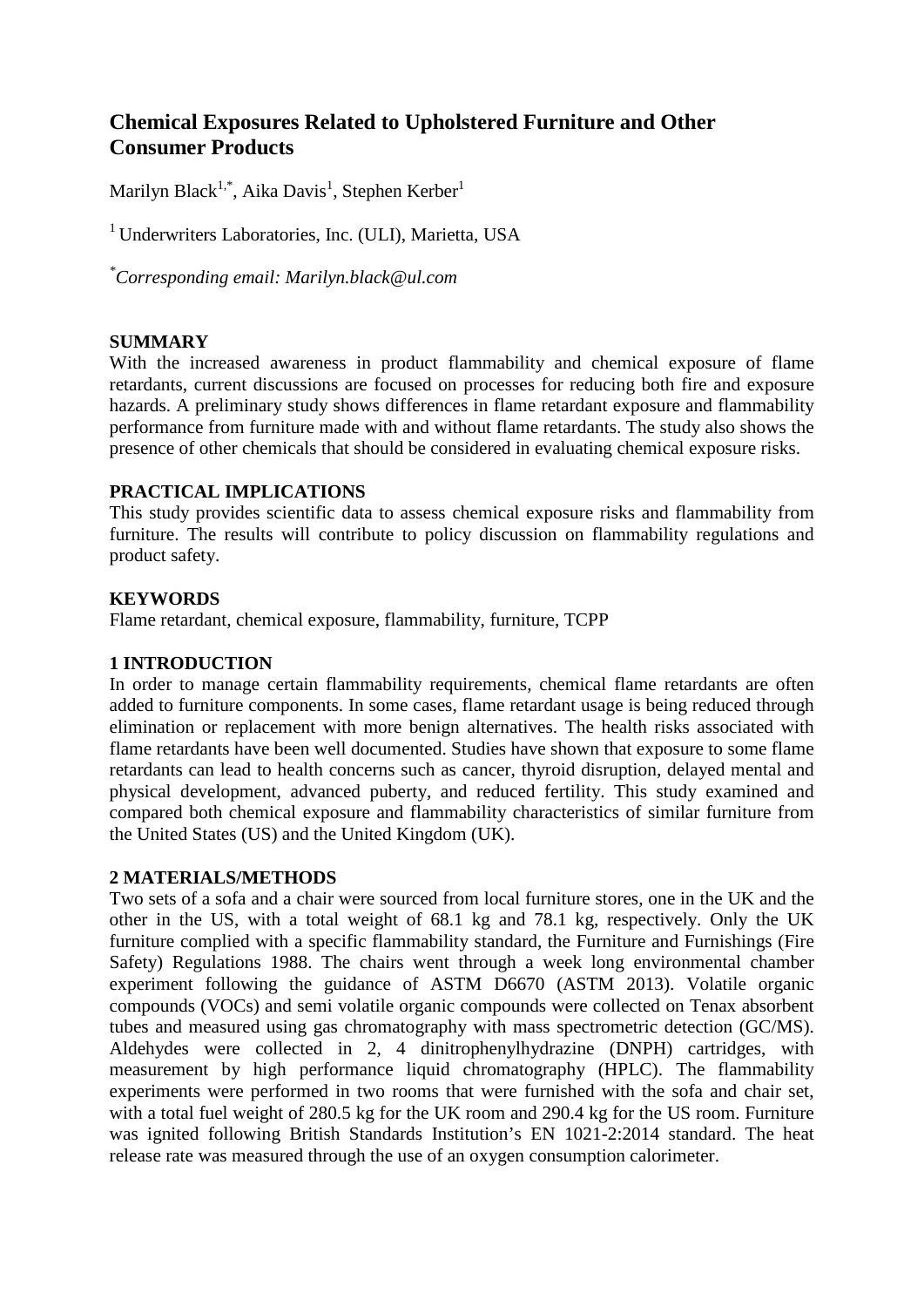# **3 RESULTS**

VOC emissions measured from the US chair contained over 20 different chemicals including tetramethylbutanedinitrile, 1-methoxy-2-propanol, acetic acid, and 2-ethylhexanoic acid. The UK chair emitted fewer chemicals including 1-butanol and 2-ethylhexanoic acid. A large portion of the emissions from the UK chair was formaldehyde, with a predicted personal exposure level of 1018  $\mu$ g/m<sup>3</sup>. Predicted formaldehyde exposure for the US chair reached 175  $\mu$ g/m<sup>3</sup>. Several organophosphate flame retardants, tris(2-carboxyethyl)phosphine (TCEP) and tris(1-chloro-2-propyl)phosphate (TCPP), were detected in both foam and fabric materials of the UK chair (28.7 mg/g of TCPP in foam). TCPP emissions were continuously released to its surroundings at the rate of 82.6  $\mu$ g/hr. These flame retardants were not found in the US furniture characterization. Both furniture sets ignited and sustained flaming until the contents were reduced to ashes. Figure 1 shows still images taken at 2 minutes past the start of the fire experiment, where the US room had already started to burn. Both rooms transitioned to flashover; the US room in 2:45 and the UK room in 6:35. At the end of the experiment, the US room released 12.4 MJ/kg of fuel while the UK room released 10.7 MJ/kg of fuel.



Figure 1. Still images of flammability experiment at 2:00. a) US room, b) UK room.

# **4 DISCUSSION**

Toxicity studies have been performed for various flame retardants, but a research gap exists between toxicity and human exposure. A more extensive study will address human exposure to semi-volatile flame retardants through inhalation, ingestion, and dermal exposure pathways. Gas phase radical quenching by TCPP may have been effective since flashover for the UK room was delayed by about 4 minutes. However, the question remains as to how crucial those extra few minutes are to escape from a fire. Further research is required for the safe use of flame retardants due to the many unknown factors relating to human toxicity from chemical exposure, flammability, and time required to respond to a fire.

# **5 CONCLUSIONS**

Randomly purchased furniture from the US did not have flame retardants but similar furniture from the UK had significant levels of TCPP. Flame retardants are effective; however, there is a concern that some of them may be harmful when consumers are exposed to them. A flame retardant was released in the air surrounding the UK furniture, but the flashover was delayed relative to the US furniture possibly due to flame retardants. This data indicates the need to further evaluate the relationship between flammability and flame retardant usage, and to evaluate all parameters for harmonizing fire and chemical safety for users. Ongoing studies will evaluate a range of chemical emissions from furniture manufactured with different flame retardant technologies while also measuring the availability of different exposure routes. Investigated technologies will go through environmental chamber tests and flammability measures to further understand the relationship between flame retardant exposure and flammability.

## **ACKNOWLEDGEMENT**

We would like to thank the non-profit company, UL Inc., for the funding of this project.